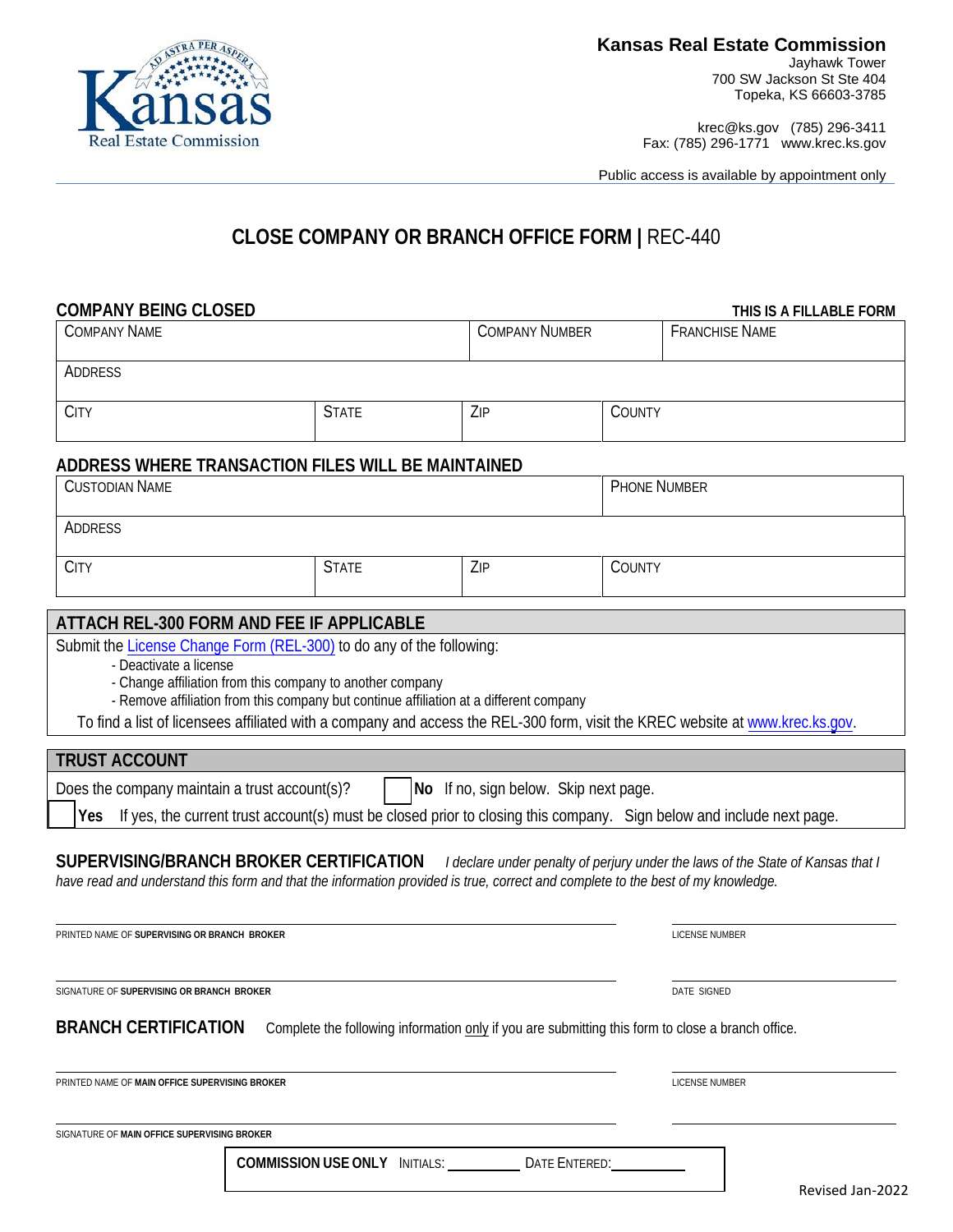

700 SW Jackson St Ste 404 Topeka, KS 66603-3785

krec@ks.gov (785) 296-3411 Fax: (785) 296-1771 www.krec.ks.gov

Public access is available by appointment only

## **CLOSE COMPANY OR BRANCH OFFICE FORM |** REC-440 **REPORT ON CLOSING TRUST ACCOUNT**

**If there are funds in the account which you are unable to disburse, contact KREC before closing the trust account and submitting this form.** If the funds have been in the account for five or more years, they may qualify for disbursement to the real estate recovery fund [K.S.A. 58-3061(i)]. You may mail copies of contracts and any other documentation which reflects the date that such funds were deposited, along with any information pertaining to efforts to disburse the funds to KREC at the address listed above. After review of the documentation, we will notify you whether or not the money can be disbursed to the recovery fund.

#### **INSTRUCTIONS**

Complete the trust account information below and sign. This form is fillable online.

If more than one account has been closed, complete a separate form for each account.

## **THE TRUST ACCOUNT NAMED BELOW HAS BEEN CLOSED:**

| <b>TRUST ACCOUNT NAME</b>                                        |                                                                                                                                 | <b>ACCOUNT NUMBER</b>      |                                                                                 |
|------------------------------------------------------------------|---------------------------------------------------------------------------------------------------------------------------------|----------------------------|---------------------------------------------------------------------------------|
|                                                                  |                                                                                                                                 |                            |                                                                                 |
|                                                                  | BANK, SAVING AND LOAN ASSOCIATION, OR CREDIT UNION NAME                                                                         |                            |                                                                                 |
|                                                                  |                                                                                                                                 |                            |                                                                                 |
| <b>REASON FOR CLOSING TRUST ACCOUNT</b><br><b>CLOSING OFFICE</b> | USING 3RD PARTY ESCROW                                                                                                          |                            |                                                                                 |
| SUPERVISING/BRANCH BROKER CERTIFICATION                          | have read and understand this form and that the information provided is true, correct and complete to the best of my knowledge. |                            | I declare under penalty of perjury under the laws of the State of Kansas that I |
| PRINTED NAME OF SUPERVISING/BRANCH BROKER                        |                                                                                                                                 |                            | <b>LICENSE NUMBER</b>                                                           |
| SIGNATURE OF SUPERVISING/BRANCH BROKER                           |                                                                                                                                 |                            | DATE SIGNED                                                                     |
| <b>BRANCH CERTIFICATION</b>                                      | Complete the following information only if you are submitting this form to close a branch office.                               |                            |                                                                                 |
| PRINTED NAME OF MAIN OFFICE SUPERVISING BROKER                   |                                                                                                                                 |                            | <b>LICENSE NUMBER</b>                                                           |
|                                                                  |                                                                                                                                 |                            |                                                                                 |
| SIGNATURE OF MAIN OFFICE SUPERVISING BROKER                      |                                                                                                                                 |                            | DATE SIGNED                                                                     |
|                                                                  |                                                                                                                                 | <b>COMMISSION USE ONLY</b> |                                                                                 |
|                                                                  | Date Entered:<br>Initials:                                                                                                      |                            | $\cdot$ $\cdot$ $\cdot$ $\cdot$ $\cdot$ $\cdot$                                 |